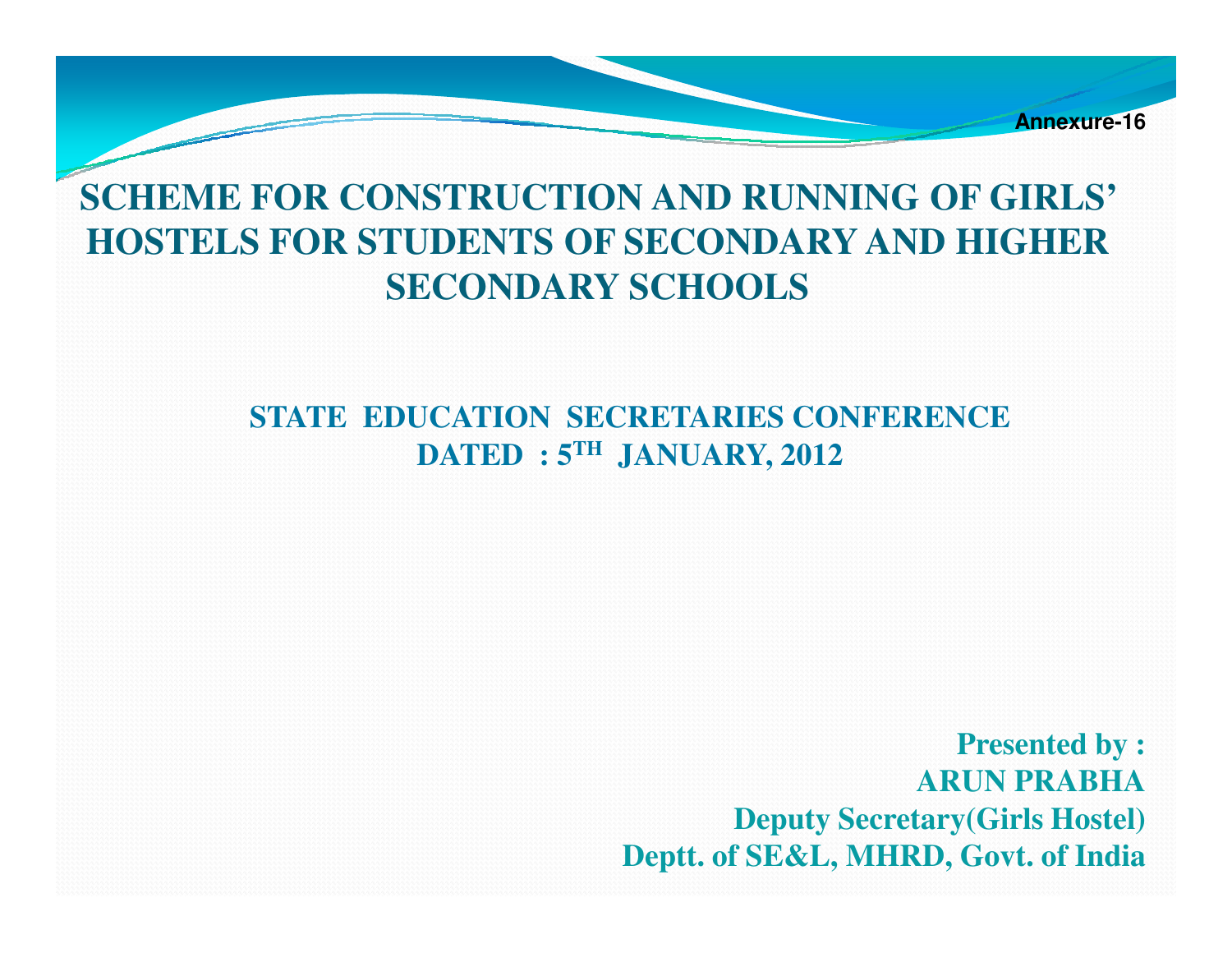#### **INTRODUCTION**

- A new Centrally Sponsored Scheme launched in 2008-09 is<br>being implemented from 2009 10 being implemented from 2009-10.
- $\triangleright$  The Scheme has replaced the earlier NGO driven Scheme under which assistance was provided to voluntary organizations for running Girls' Hostels.
- The Scheme envisages construction and running of 100-bedded<br>hostels for girl students of classes 0.12 in the 3500 hostels for girl students of classes 9-12 in the 3500 Educationally Backward Blocks (EBBs) of the country.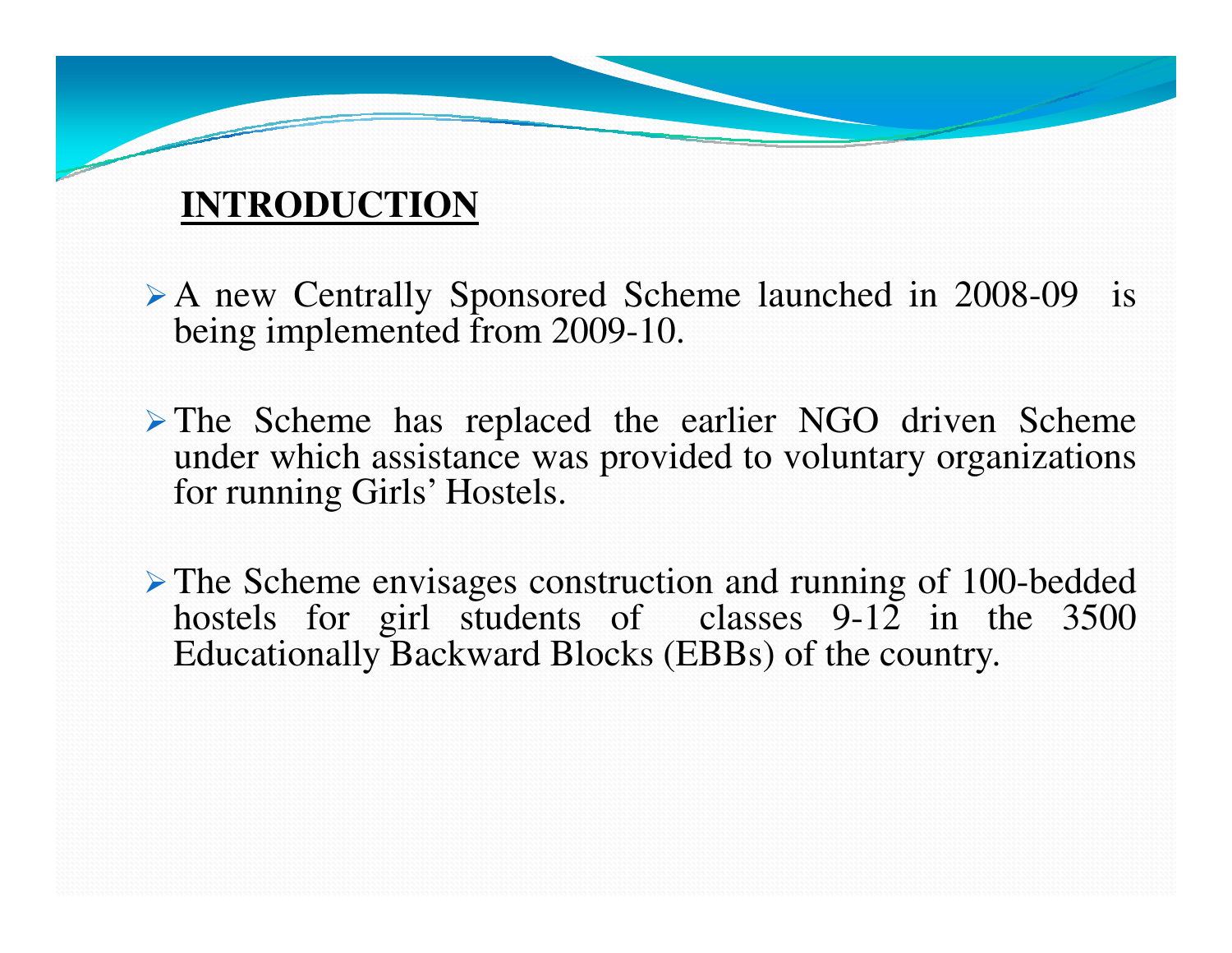#### **SALIENT FEATURES OF THE SCHEME**

- $\triangleright$  To improve access to and retain the girl child in Secondary and Higher Secondary classes so that the girl students are not denied the opportunity to continue their study due to distance to school, parents' financial affordabilityand other connected societal factors.
- $\triangleright$  The girl students in the age group of 14-18 yrs. studying in classes IX and XII halonging to SC ST OBC. Minority communities and BDI families will form belonging to SC, ST, OBC, Minority communities and BPL families will form the target group of the Scheme. Students passing out of KGBV will be givenpreference in admission in hostels. At least 50% of the girls admitted will be<br>from SC, ST, OBC and Minority Communities.
- $\triangleright$  To be implemented by the State Government societies established for implementation of the scheme with the sharing pattern being  $90:10$  between implementation of the scheme, with the sharing pattern being 90:10 betweenGovernment of India and State Governments.
- State Schedules of Rates to be used for construction of hostels including the<br>hostels already sanctioned in 2000, 10  $\ell_5$ , 2010, 11 as per the specified detailed hostels already sanctioned in 2009-10 & 2010-11 as per the specified detailed norms for a 100 bedded hostel.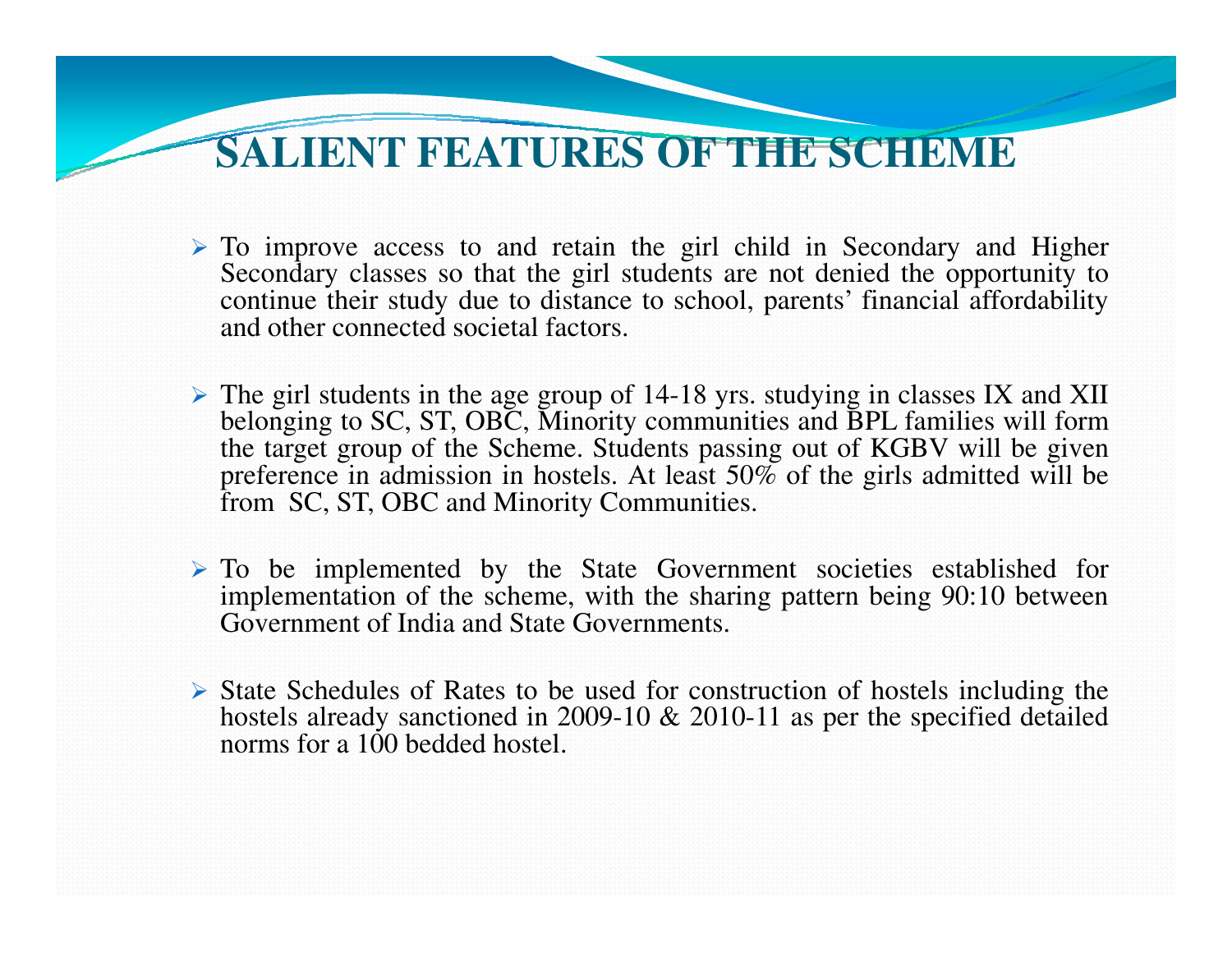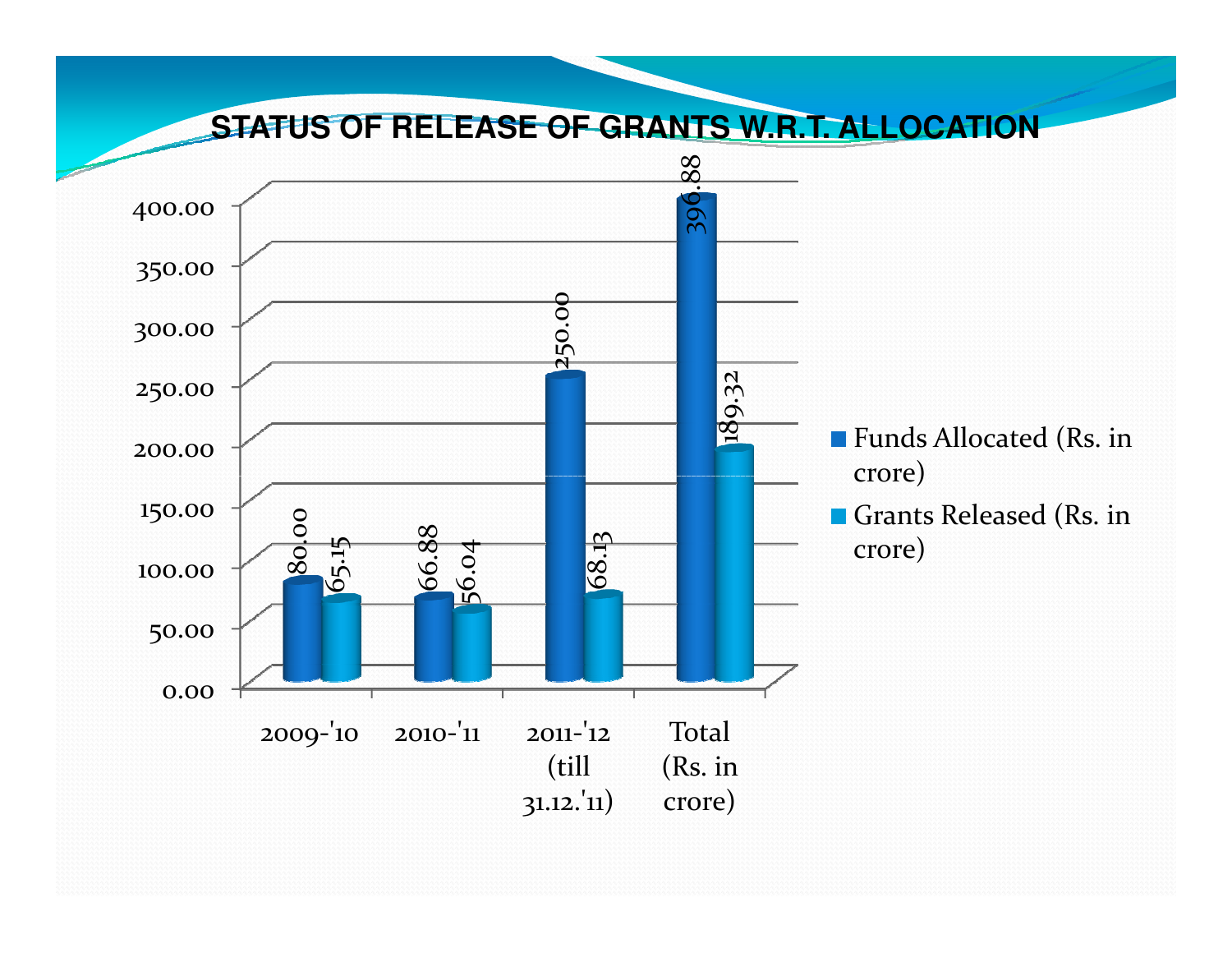### **PHYSICAL AND FINANCIAL PROGRESS**

- $\geq$  1505 hostels in 19 states have been recommended by the Project Approval Board (PAB) till date and an amount of Rs.185.62 crore has been releasedas non-recurring gran<sup>t</sup> for construction of 538 hostels in 11 States.
- $\triangleright$  No Grant could be released for the remaining 967 hostels for want of certain information/documents/revised proposals from the State Govts. of Gujarat, Jharkhand, Maharashtra, Nagaland, Orissa, U.P., Uttarakhand andW.B.
- Out of 538, **<sup>67</sup> hostels have become functional in Rajasthan during 2011-12** for which <sup>a</sup> recurring gran<sup>t</sup> of Rs. 1.99 crore has been released.

Contd...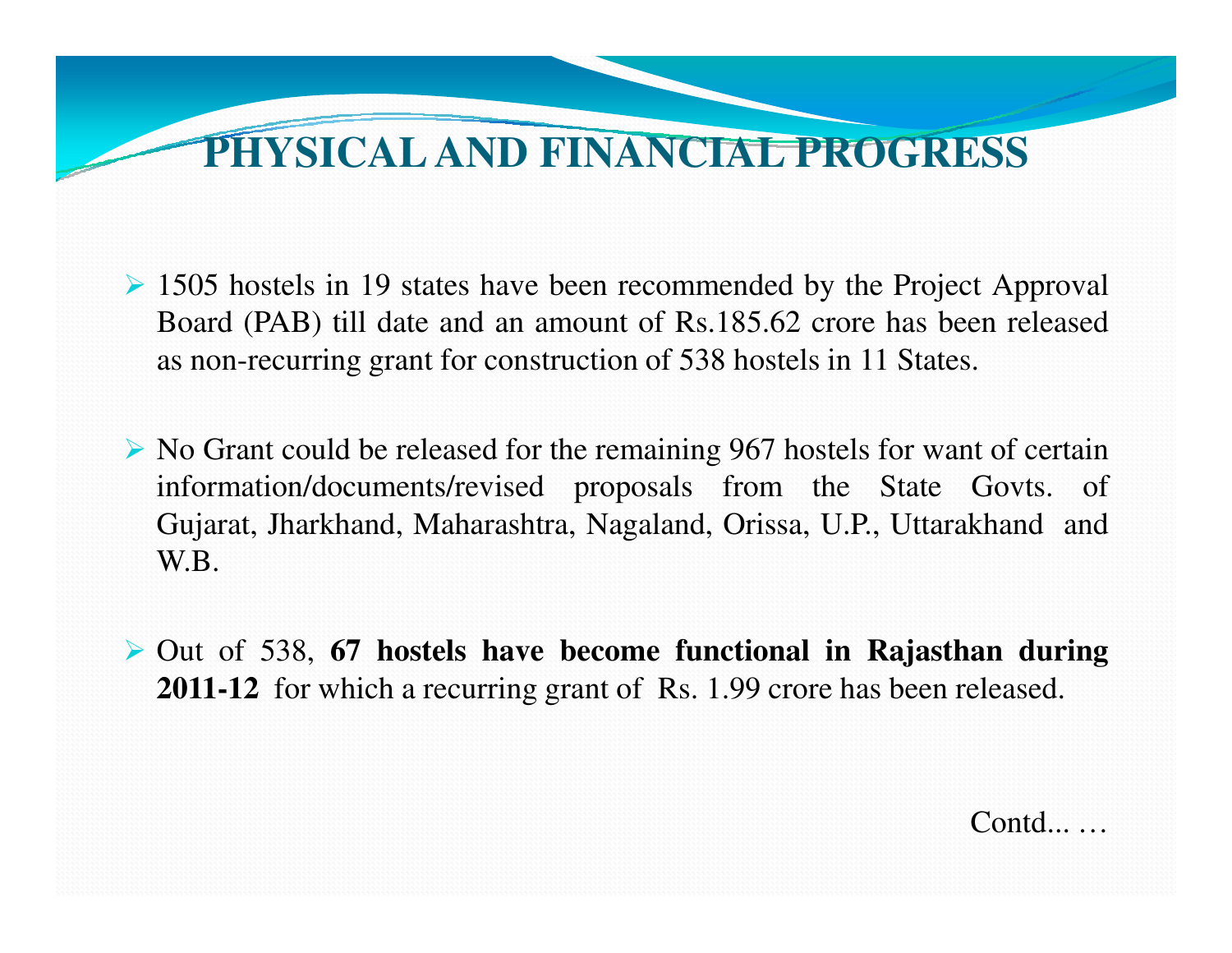### **PHYSICAL & FINANCIAL PROGRESS CONTD…..**

#### **HOSTELS FUNCTIONING IN TEMPORARY LOCATIONS**

| <b>STATES</b>                   | <b>NO. OF HOSTELS</b> | <b>RECURRING</b><br><b>GRANT</b><br><b>RELEASED</b> |
|---------------------------------|-----------------------|-----------------------------------------------------|
| <b>CHHATTISGARH</b>             | 56                    | Rs. 1.43 crore                                      |
| <b>UTTARAKHAND</b>              | 15                    | $Rs. 0.28$ crore                                    |
| <b>MADHYA</b><br><b>PRADESH</b> | 197                   | <b>Nil</b>                                          |
| <b>KARNATAKA</b>                | 62                    | <b>Nil</b>                                          |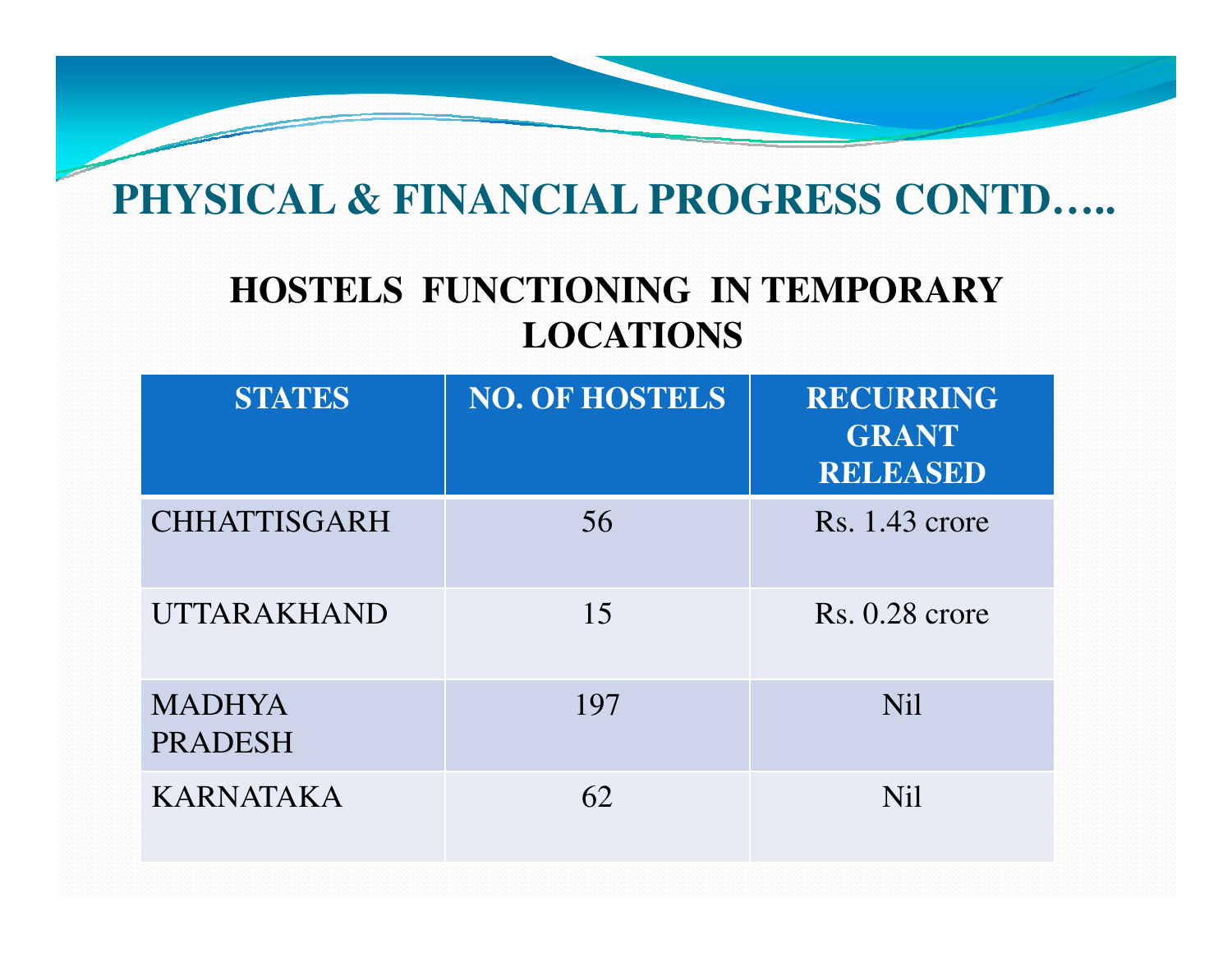### **PHYSICAL PROGRESS w.r.t. RELEASE OF FUNDS**

 $\triangleright$  More than 50% - Punjab

 $\triangleright$  More than 25% - Rajasthan but less than 50%

 $\triangle$  Less than 25% - Arunachal Pradesh

Nil Progress - Bihar, Chhatisgarh, Himachal Pradesh, J&K, Karnataka, Madhya Pradesh, Mizoram, Tamil Nadu.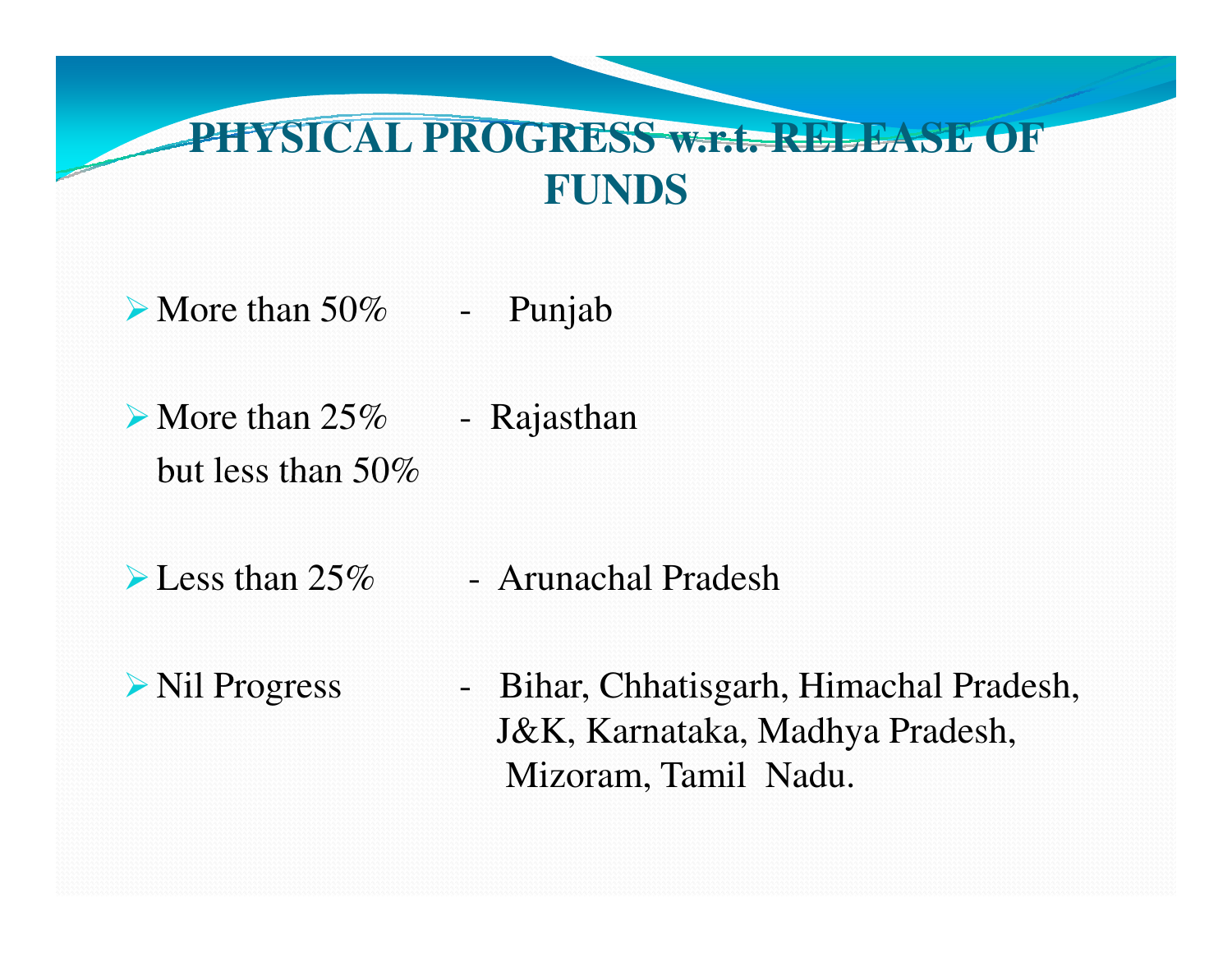#### **STATES WHO HAVE NOT SENT ANY PROPOSAL/ REVISED PROPOSAL TILL DATE**

| <b>No Proposal Received From</b>                                                                       | <b>Revised Proposal Not Received From</b>                                                                                                                                                                                                                                                           |
|--------------------------------------------------------------------------------------------------------|-----------------------------------------------------------------------------------------------------------------------------------------------------------------------------------------------------------------------------------------------------------------------------------------------------|
| $\triangle$ Dadra & Nagar Haveli (01)<br>$\triangleright$ Kerala (01)<br>$\triangleright$ Manipur (05) | Arunachal Pradesh (38)<br>$\blacktriangleright$ Haryana (37)<br>$\triangleright$ Himachal Pradesh (5)<br>$\blacktriangleright$ Jharkhand (203)<br>$\triangleright$ Madhya Pradesh (201)<br>$\blacktriangleright$ Orissa (173)<br>$\triangleright$ Tripura (09)<br>$\triangleright$ West Bengal (87) |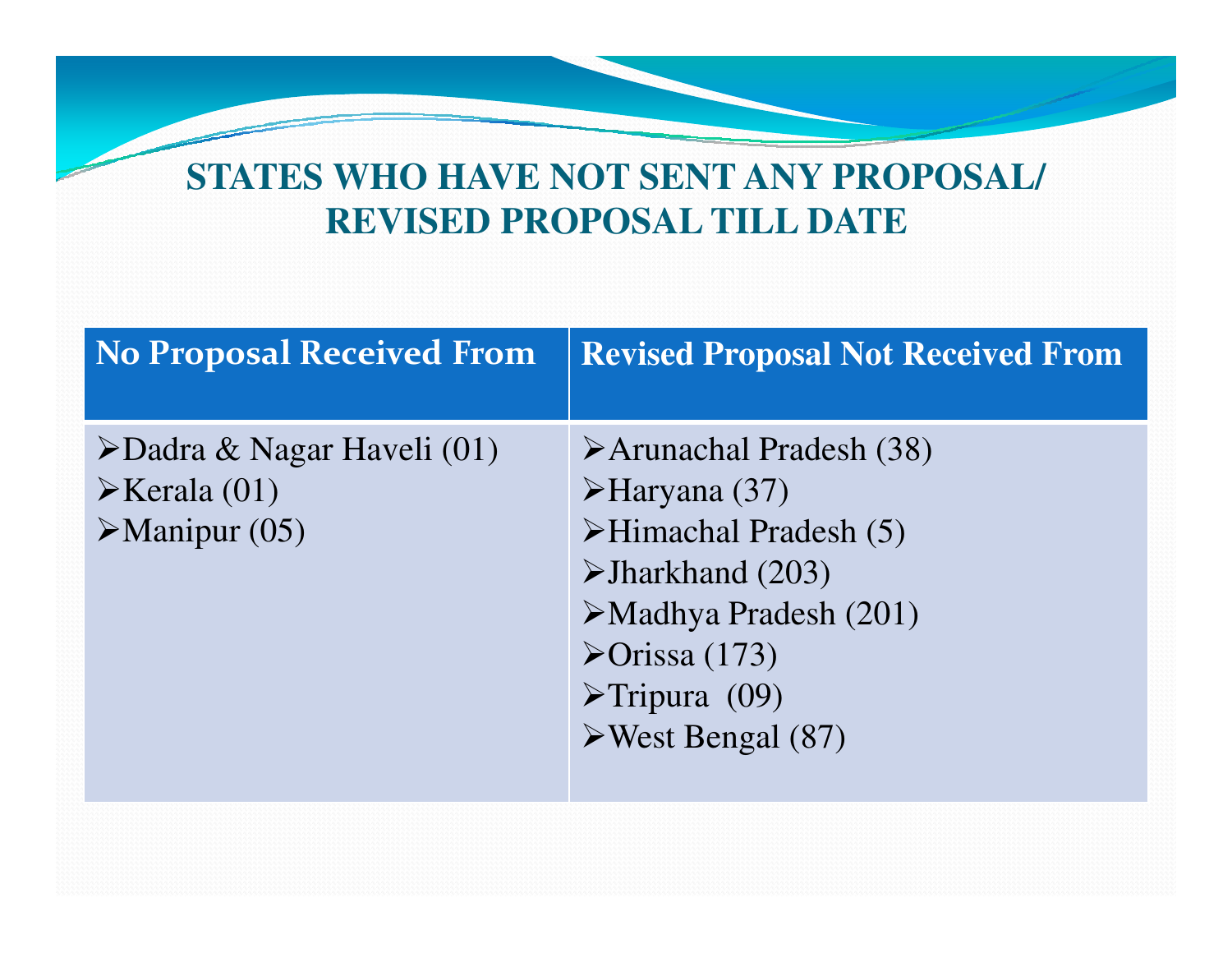## **STATES WHO HAVE SENT REVISED PROPOSALS BUT ARE NOT IN CONFORMITY WITH SCHEME NORMS**

- Assam
- Gujarat
- J&K
- Karnataka
- Maharashtra
- Meghalaya
- Mizoram
- Nagaland
- Tamil Nadu
- Uttarakhand
- Uttar Pradesh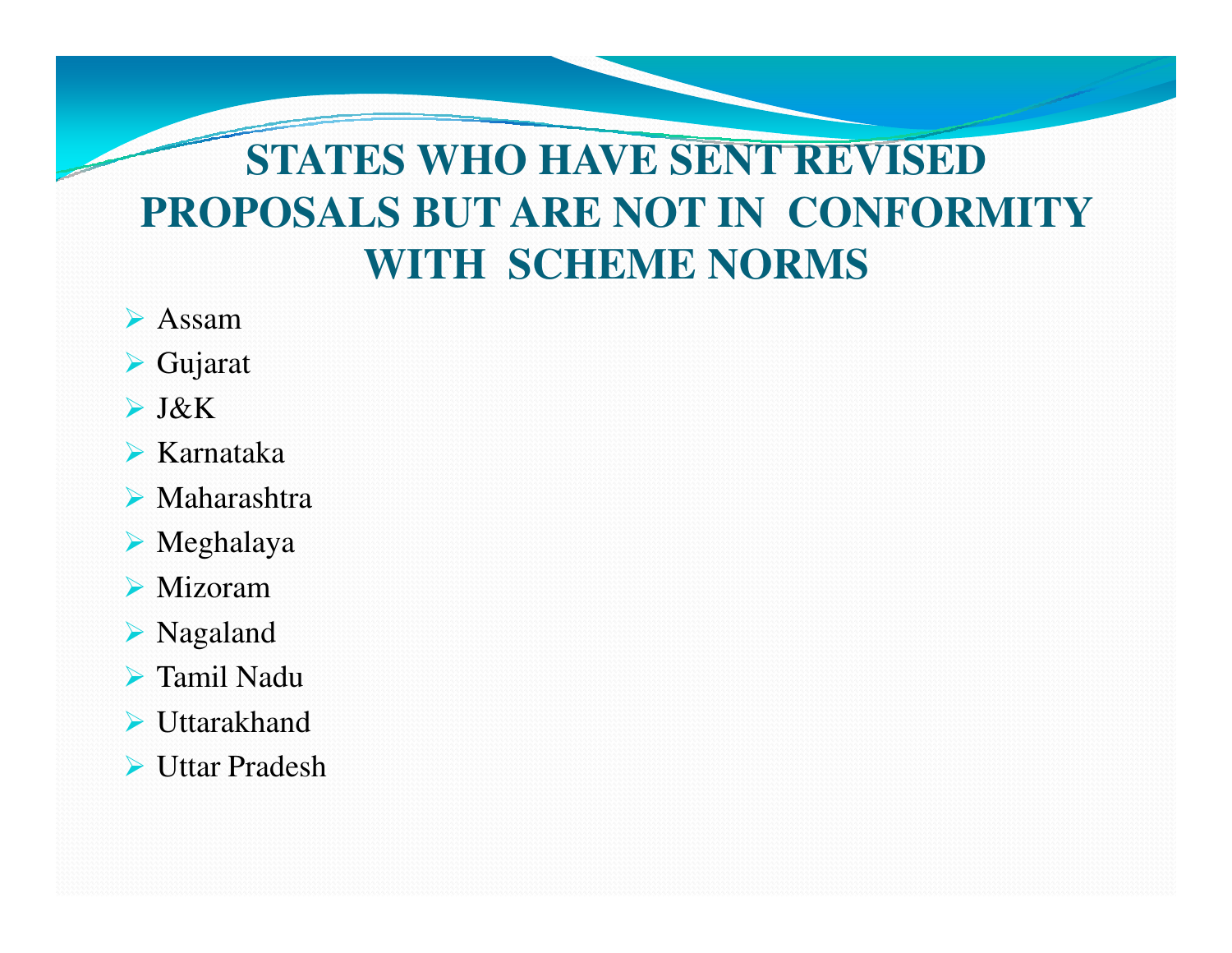### **DOCUMENTS / INFORMATIONS REQUIRED TO BE SUBMITTED ALONG WITH PROPOSALS**

## LOCATION / SITE

- AVAILABILITY OF LAND
- PROVISION OF STATE SHARE
- NOTIFICATION REGARDING ARRIVAL OF COST SUPPORTED WITH
	- DETAILED ARCHITECTURAL & STRUCTURAL DRAWINGS
	- $\bullet$ DETAILED ESTIMATE BASED ON STATE / UT SORs
	- CERTIFICATES/DECLARATIONS (viz. rate conformity, stability, scheme norms conformity, additional expenditure related)
- COSTING DETAILS OF FURNITURE AND EQUIPMENTS, BEDDING AND UTENCILS
- $\blacktriangleright$  IMPLEMENTATION SCHEDULE
- DETAILS FOR RECURRING GRANTS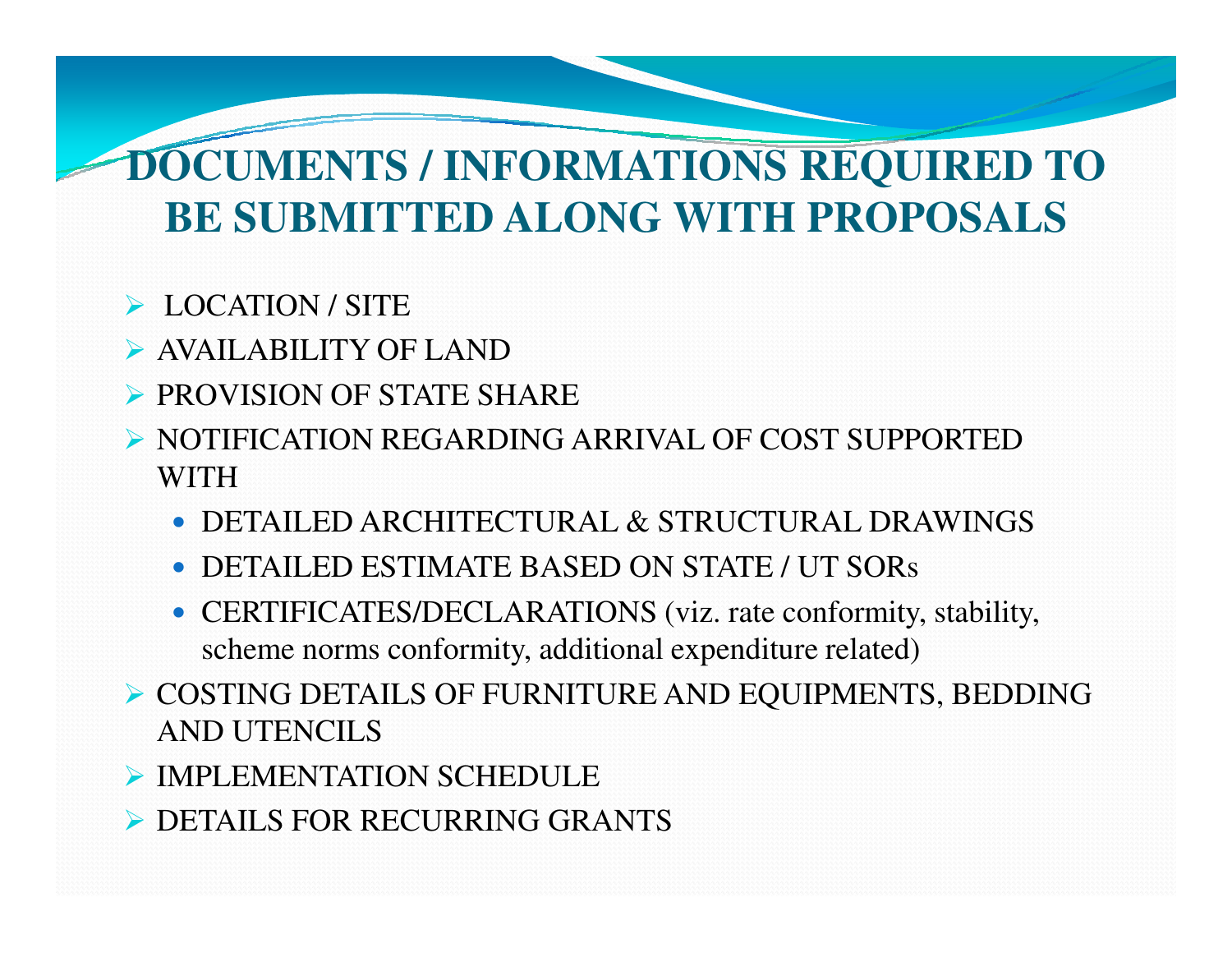